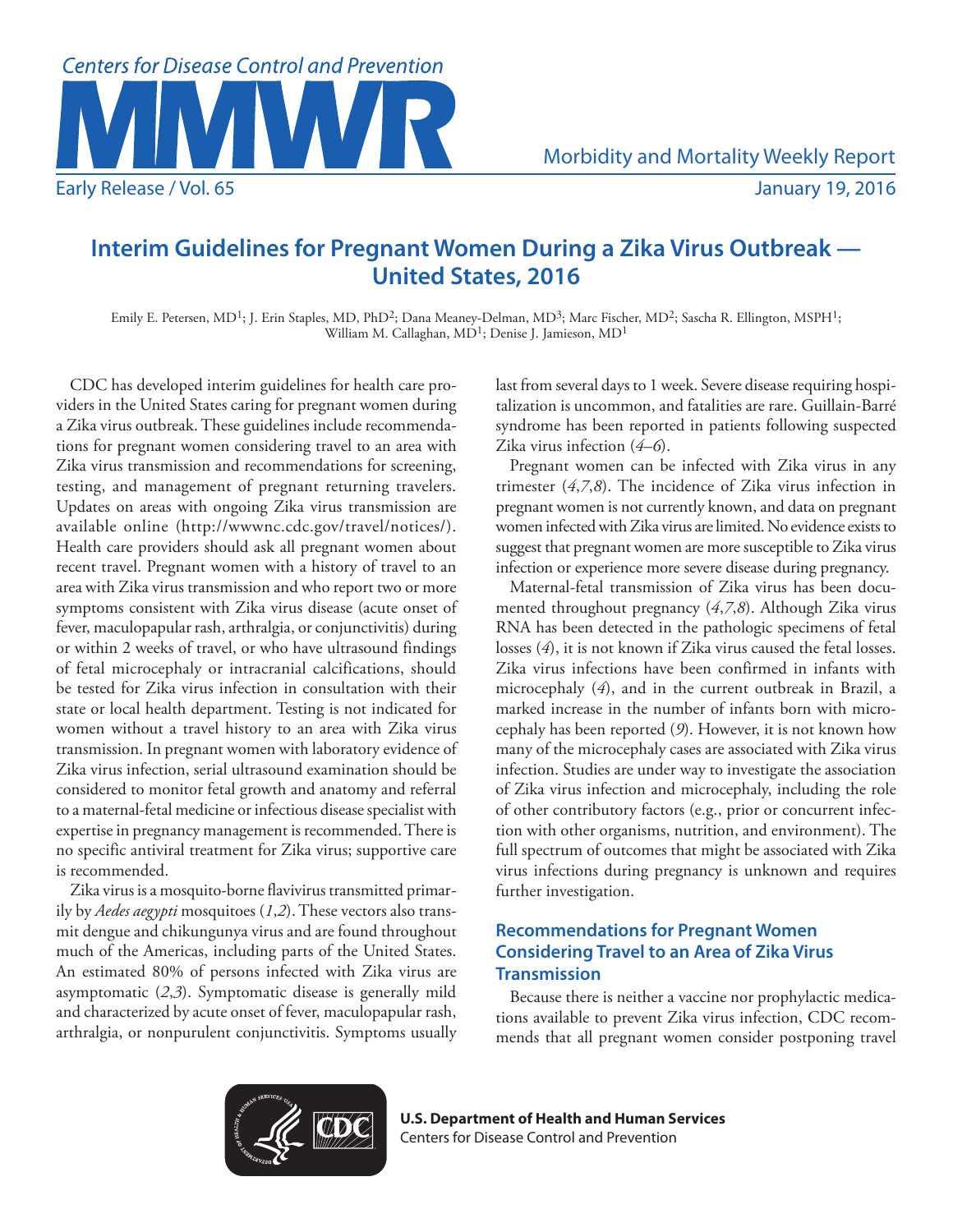to areas where Zika virus transmission is ongoing (*10*). If a pregnant woman travels to an area with Zika virus transmission, she should be advised to strictly follow steps to avoid mosquito bites (*11*,*12*). Mosquitoes that spread Zika virus bite both indoors and outdoors, mostly during the daytime; therefore, it is important to ensure protection from mosquitoes throughout the entire day (*13*). Mosquito prevention strategies include wearing long-sleeved shirts and long pants, using U.S. Environmental Protection Agency (EPA)–registered insect repellents, using permethrin-treated clothing and gear, and staying and sleeping in screened-in or air-conditioned rooms. When used as directed on the product label, insect repellents containing DEET, picaridin, and IR3535 are safe for pregnant women (*14*,*15*). Further guidelines for using insect repellents are available online ([http://wwwnc.cdc.gov/travel/page/avoid](http://wwwnc.cdc.gov/travel/page/avoid-bug-bites)[bug-bites\)](http://wwwnc.cdc.gov/travel/page/avoid-bug-bites) (*11*,*15*).

## **Recommendations for Pregnant Women with History of Travel to an Area of Zika Virus Transmission**

Health care providers should ask all pregnant women about recent travel. Women who traveled to an area with ongoing Zika virus transmission during pregnancy should be evaluated for Zika virus infection and tested in accordance with CDC Interim Guidance (Figure). Because of the similar geographic distribution and clinical presentation of Zika, dengue, and chikungunya virus infection, patients with symptoms consistent with Zika virus disease should also be evaluated for dengue and chikungunya virus infection, in accordance with existing guidelines (*16*,*17*).

Zika virus testing of maternal serum includes reverse transcription-polymerase chain reaction (RT-PCR) testing for symptomatic patients with onset of symptoms within the





<sup>\*</sup> Availability of Zika virus testing is limited; consult your state or local health department to facilitate testing. Tests include Zika virus reverse transcription–polymerase chain reaction (RT-PCR) and Zika virus immunoglobulin M (IgM) and neutralizing antibodies on serum specimens. Given the overlap of symptoms and endemic areas with other viral illnesses, evaluate for possible dengue or chikungunya virus infection.

\*\* Clinical illness is consistent with Zika virus disease if two or more symptoms (acute onset of fever, maculopapular rash, arthralgia, or conjunctivitis) are present.

 $^{\dagger}$  Laboratory evidence of maternal Zika virus infection: 1) Zika virus RNA detected by RT-PCR in any clinical specimen; or 2) positive Zika virus IgM with confirmatory neutralizing antibody titers that are ≥4-fold higher than dengue virus neutralizing antibody titers in serum. Testing would be considered inconclusive if Zika virus neutralizing antibody titers are <4-fold higher than dengue virus neutralizing antibody titers.

<sup>§</sup> Amniocentesis is not recommended until after 15 weeks of gestation. Amniotic fluid should be tested for Zika virus RNA by RT-PCR.

<sup>¶</sup> Updates on areas with ongoing Zika virus transmission are available online ([http://wwwnc.cdc.gov/travel/notices/\)](http://wwwnc.cdc.gov/travel/notices/).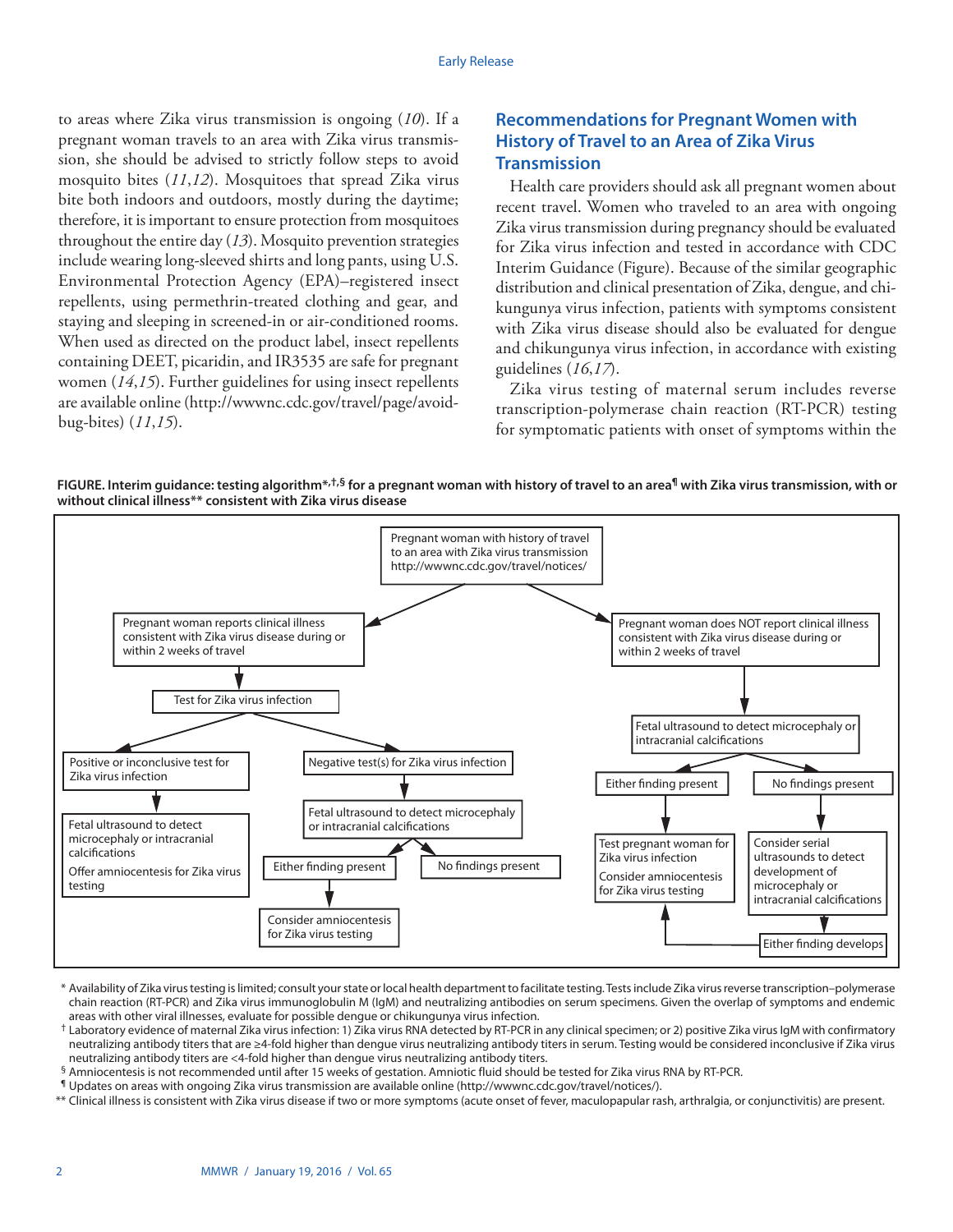previous week. Immunoglobulin M (IgM) and neutralizing antibody testing should be performed on specimens collected ≥4 days after onset of symptoms. Cross-reaction with related flaviviruses (e.g., dengue or yellow fever) is common with antibody testing, and thus it might be difficult to distinguish Zika virus infection from other flavivirus infections. Consultation with state or local health departments might be necessary to assist with interpretation of results (*18*). Testing of asymptomatic pregnant women is not recommended in the absence of fetal microcephaly or intracranial calcifications.

Zika virus RT-PCR testing can be performed on amniotic fluid (7,9). Currently, it is unknown how sensitive or specific this test is for congenital infection. Also, it is unknown if a positive result is predictive of a subsequent fetal abnormality, and if so, what proportion of infants born after infection will have abnormalities. Amniocentesis is associated with an overall 0.1% risk of pregnancy loss when performed at less than 24 weeks of gestation (*19*). Amniocentesis performed ≥15 weeks of gestation is associated with lower rates of complications than those performed at earlier gestational ages, and early amniocentesis (≤14 weeks of gestation) is not recommended (*20*). Health care providers should discuss the risks and benefits of amniocentesis with their patients. A positive RT-PCR result on amniotic fluid would be suggestive of intrauterine infection and potentially useful to pregnant women and their health care providers (*20*).

For a live birth with evidence of maternal or fetal Zika virus infection, the following tests are recommended: histopathologic examination of the placenta and umbilical cord; testing of frozen placental tissue and cord tissue for Zika virus RNA; and testing of cord serum for Zika and dengue virus IgM and neutralizing antibodies. CDC is developing guidelines for infants infected by Zika virus. If a pregnancy results in a fetal loss in a woman with history of travel to an area of Zika virus transmission with symptoms consistent with Zika virus disease during or within 2 weeks of travel or findings of fetal microcephaly, Zika virus RT-PCR and immunohistochemical staining should be performed on fetal tissues, including umbilical cord and placenta.

There is no commercially available test for Zika virus. Testing for Zika virus infection is performed at CDC and several state health departments. Health care providers should contact their state or local health department to facilitate testing and for assistance with interpreting results (*4*).

## **How to Treat Pregnant Women with Diagnoses of Zika Virus Disease**

No specific antiviral treatment is available for Zika virus disease. Treatment is generally supportive and can include rest, fluids, and use of analgesics and antipyretics (*4*). Fever should be treated with acetaminophen (*21*). Although aspirin and other nonsteroidal anti-inflammatory drugs are not typically used in pregnancy, these medications should specifically be avoided until dengue can be ruled out to reduce the risk for hemorrhage (*4*,*9*,*17*).

In pregnant a woman with laboratory evidence of Zika virus in serum or amniotic fluid, serial ultrasounds should be considered to monitor fetal anatomy and growth every 3–4 weeks. Referral to a maternal-fetal medicine or infectious disease specialist with expertise in pregnancy management is recommended.

Corresponding author: Denise Jamieson, [djj0@cdc.gov,](mailto:djj0@cdc.gov) 770-488-6377.

#### **References**

- 1. Hayes EB. Zika virus outside Africa. Emerg Infect Dis 2009;15:1347–50. <http://dx.doi.org/10.3201/eid1509.090442>.
- 2. CDC. Zika virus. Atlanta, GA: US Department of Health and Human Services, CDC; 2016.<http://www.cdc.gov/zika/index.html>.
- 3. Duffy MR, Chen TH, Hancock WT, et al. Zika virus outbreak on Yap Island, Federated States of Micronesia. N Engl J Med 2009;360:2536– 43. <http://dx.doi.org/10.1056/NEJMoa0805715>.
- 4. CDC. CDC health advisory: recognizing, managing, and reporting Zika virus infections in travelers returning from Central America, South America, the Caribbean and Mexico. Atlanta, GA: US Department of Health and Human Services, CDC; 2016. [http://emergency.cdc.gov/](http://emergency.cdc.gov/han/han00385.asp) [han/han00385.asp.](http://emergency.cdc.gov/han/han00385.asp)
- 5. Oehler E, Watrin L, Larre P, et al. Zika virus infection complicated by Guillain-Barre syndrome—case report, French Polynesia, December 2013. Euro Surveill 2014;19:4–6. [http://dx.doi.org/10.2807/1560-](http://dx.doi.org/10.2807/1560-7917.ES2014.19.9.20720) [7917.ES2014.19.9.20720.](http://dx.doi.org/10.2807/1560-7917.ES2014.19.9.20720)
- 6. Musso D, Nilles EJ, Cao-Lormeau VM. Rapid spread of emerging Zika virus in the Pacific area. Clin Microbiol Infect 2014;20:O595–6. [http://](http://dx.doi.org/10.1111/1469-0691.12707) [dx.doi.org/10.1111/1469-0691.12707](http://dx.doi.org/10.1111/1469-0691.12707).
- 7. Besnard M, Lastere S, Teissier A, Cao-Lormeau V, Musso D. Evidence of perinatal transmission of Zika virus, French Polynesia, December 2013 and February 2014. Euro Surveill 2014;19:13–6. [http://dx.doi.](http://dx.doi.org/10.2807/1560-7917.ES2014.19.13.20751) [org/10.2807/1560-7917.ES2014.19.13.20751.](http://dx.doi.org/10.2807/1560-7917.ES2014.19.13.20751)
- 8. Oliveira Melo AS, Malinger G, Ximenes R, Szejnfeld PO, Alves Sampaio S, Bispo de Filippis AM. Zika virus intrauterine infection causes fetal brain abnormality and microcephaly: tip of the iceberg? Ultrasound Obstet Gynecol 2016;47:6–7. [http://dx.doi.org/10.1002/uog.15831](http://dx.doi.org/10.2807/1560-7917.ES2014.19.13.20751).
- 9. European Centre for Disease Prevention and Control. Rapid risk assessment. Zika virus epidemic in the Americas: potential association with microcephaly and Guillain-Barré syndrome. Stockholm, Sweden: European Centre for Disease Prevention and Control; 2015. [http://ecdc.](http://ecdc.europa.eu/en/publications/Publications/zika-virus-americas-association-with-microcephaly-rapid-risk-assessment.pdf) [europa.eu/en/publications/Publications/zika-virus-americas-association](http://ecdc.europa.eu/en/publications/Publications/zika-virus-americas-association-with-microcephaly-rapid-risk-assessment.pdf)[with-microcephaly-rapid-risk-assessment.pdf](http://ecdc.europa.eu/en/publications/Publications/zika-virus-americas-association-with-microcephaly-rapid-risk-assessment.pdf).
- 10. CDC. Travelers' health. CDC issues interim travel guidance related to Zika virus for 14 countries and territories in Central and South America and the Caribbean. Atlanta, GA: US Department of Health and Human Services, CDC; 2016. [http://wwwnc.cdc.gov/travel/notices.](http://wwwnc.cdc.gov/travel/notices)
- 11. CDC. Travelers' health: avoid bug bites. Atlanta, GA: US Department of Health and Human Services, CDC; 2013. [http://wwwnc.cdc.gov/](http://wwwnc.cdc.gov/travel/page/avoid-bug-bites) [travel/page/avoid-bug-bites](http://wwwnc.cdc.gov/travel/page/avoid-bug-bites).

<sup>1</sup>Division of Reproductive Health, National Center for Chronic Disease Prevention and Health Promotion, CDC; 2Arboviral Diseases Branch, National Center for Emerging and Zoonotic Infectious Diseases, CDC; 3Office of the Director, National Center for Emerging and Zoonotic Infectious Diseases, CDC.